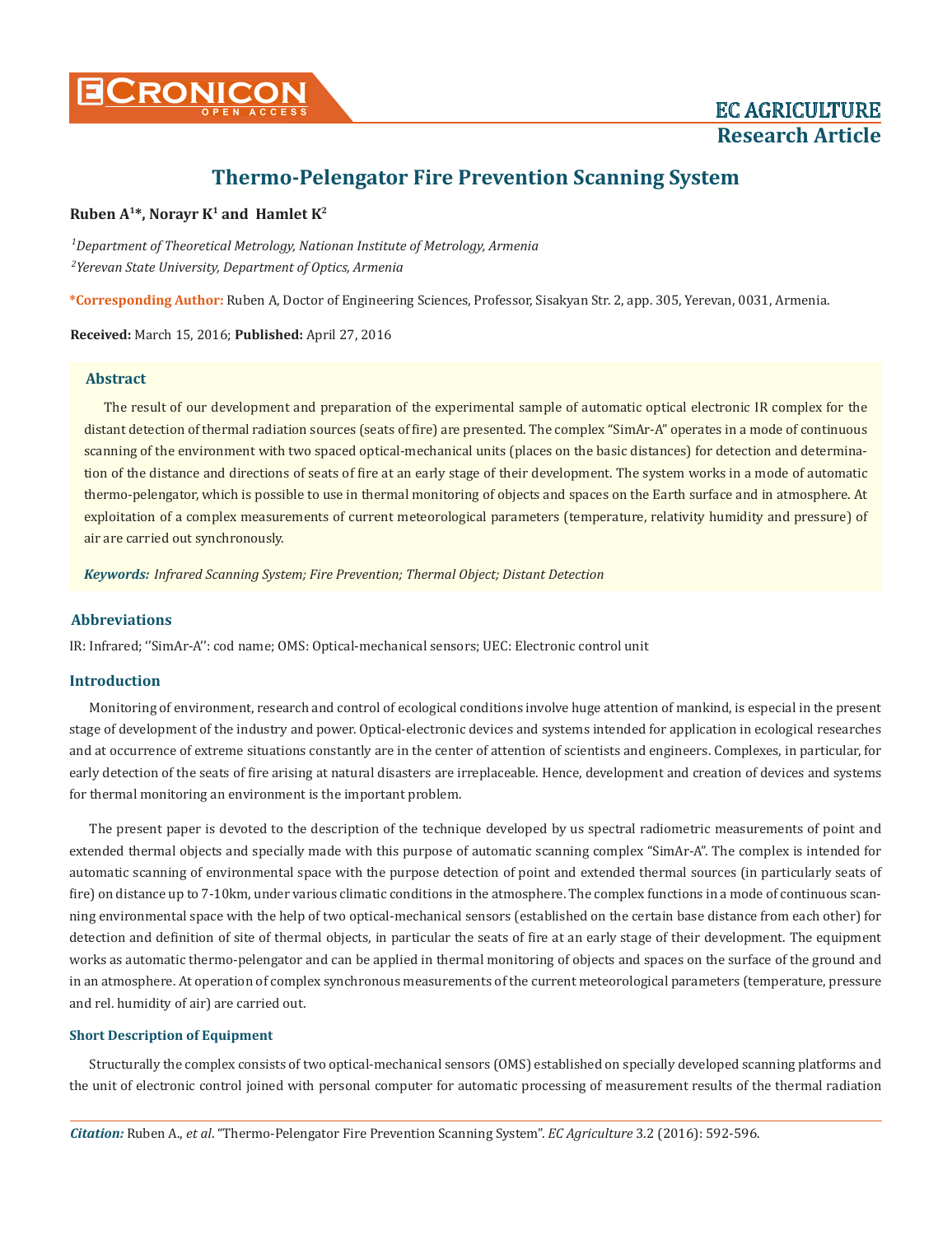from researched objects under specially developed program. The complex can be carried out in three various variants:

- Air basing (for example, on the helicopter);
- Mobile (on two automobiles of the microbus type);
- Stationary (established on the special platforms).

The optical scheme OMS is shown on figure 1.



*Figure 1: The optical scheme of OMS "SimAr-A" complex.*

The Entrance mirror objective of Cassegrainian type in diameter 108mm and with focal length 200mm. OMS provides the temperature resolution no less then  $0.5\%$  in a range of temperatures of researched thermal objects from 300 up to 1000<sup>0</sup>C. Detection of a thermal source (under normal meteorological conditions in the atmosphere) the sizes  $3x3m^2$  on distance about  $7\mathrm{km}$ .

The Electronic Control Unit (UEC) structurally of desktop execution. All bodies of indication and management are located on the forward panel. In laboratory conditions UEC is established on a table, and field conditions it is mounted in auto laboratories with the help of shock-absorbers. Appearances OMS and UEC complex "SimAr-A" are shown on figure 2.

Shortly the principle of work "SimAr-A" of radiometer consists in the following: In OMS the stream of radiation from researched object gathers with help optical system (see figure 1) and is focused on a sensitive platform of a photo detector. Further the preamplifier strengthens an electric signal and transfers to UEC. In UEC electronic circuits strengthen, demodulate and filter a signal from an output of photo detector, in result on an output there is a signal which amplitude is a measure absolute IR radiation of object. Knowing size collected radiating power (with the help of the data which have been preliminary carried out of the device power graduation [1]), spectral filtering properties of system and a degree of amplification , the output signal can precisely transform to absolute measurement of IR Radiation characteristics of object.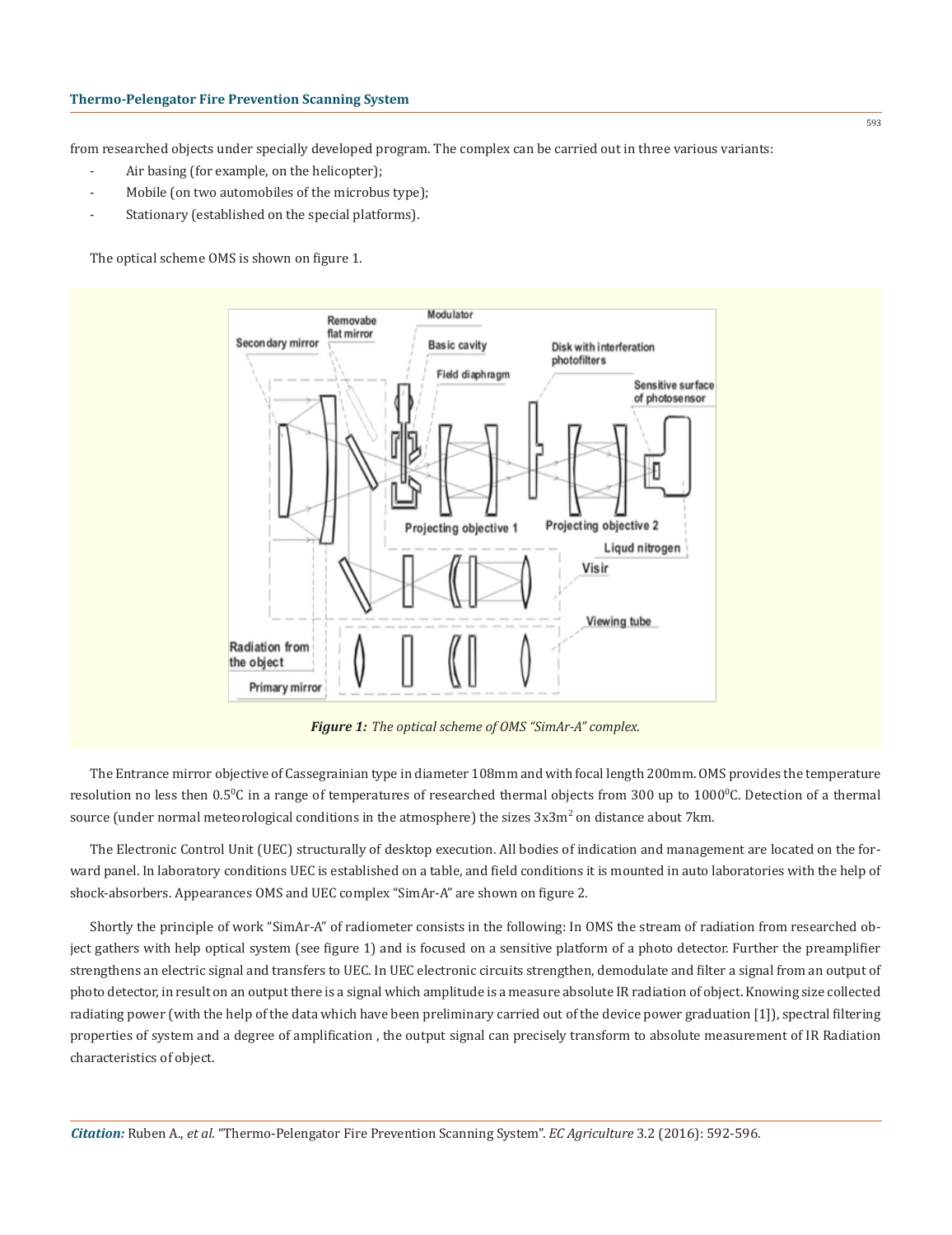

#### **Measurement Methodology of IR Radiation from Extended and Point Thermal Sources**

Before carrying out of natural measurements with the help of complex "SimAr-A" power graduation of IR radiometer is carried out. The purpose of graduation is measurement of the response of the device on a known standard source-is usual a black body with known temperature. In work [1] the technique of power graduation for before developed by us similar IR Spectral Radiometer is in detail analyzed and for spectral graduation characteristics of the device k  $(\lambda)$  (in the region of lengths of waves from 2.5 up to 5.5  $\mu$  m) the following relation is received:

$$
K(\lambda) = \frac{S(\lambda)}{\beta(r(\lambda, T) \cdot \tau(\lambda, I) - r(\lambda, T_0) + r(\lambda, T_a)[1 - \tau(\lambda, I)])} (1)
$$

S ( $\lambda$ )-amplitude of output signal; β-factor of amplification of the electronic system; r ( $\lambda$ ,T) -Planck function at the temperature calibration black body T (in our case T=2600C) and on length of a wave  $\lambda$ ;  $\tau$  ( $\lambda$ , l) -atmospheres transparency on a way; l-between the calibration source and device; T<sub>0</sub>-temperature of the internal basic black body (T=24.2<sup>0</sup>C); T<sub>a</sub>-temperature of air during experiment (power graduation). Values of the graduation characteristics k ( $\lambda$ ) enter the name in constant memory of processing system of the equipment for further use at automatic processing results of measurements in natural conditions.

In dependence k ( $\lambda$ ) from  $\lambda$  the powerful strip of absorption of atmospheric carbonic gas with the center on length of wave 4.28  $\mu$  m [1, 2] is distinctly visible.

Researched objects, a stream of radiation from which completely are filled with a field of vision of the device, are at these measurements extended. In this case at researches the spectral density of power brightness of object W ( $\lambda$ , T) is measured in terms of w/ cm2ster.  $\mu$  m. According to (1) output signal of radiometer S( $\lambda$ ) it is possible to express by the following relation:

$$
S(\lambda) = K(\lambda) \cdot \beta(W(\lambda, T) \cdot \tau(\lambda, l) - r(\lambda, T_0) + r(\lambda, T_a)[1 - \tau(\lambda, l)]) \quad (2)
$$

$$
W(\lambda, T) = \frac{S(\lambda) / K(\lambda) \cdot \beta + r(\lambda, T_0) - r(\lambda, T_a)[1 - \tau(\lambda, l)]}{\tau(\lambda, l)])} \quad (3)
$$

The transparency of atmosphere  $\tau(\lambda,l)$  or is simultaneously measured, or according to synchronous measurements meteoparameters (temperature, pressure and rel. humidity of air) pays off with the help literature data [3,4].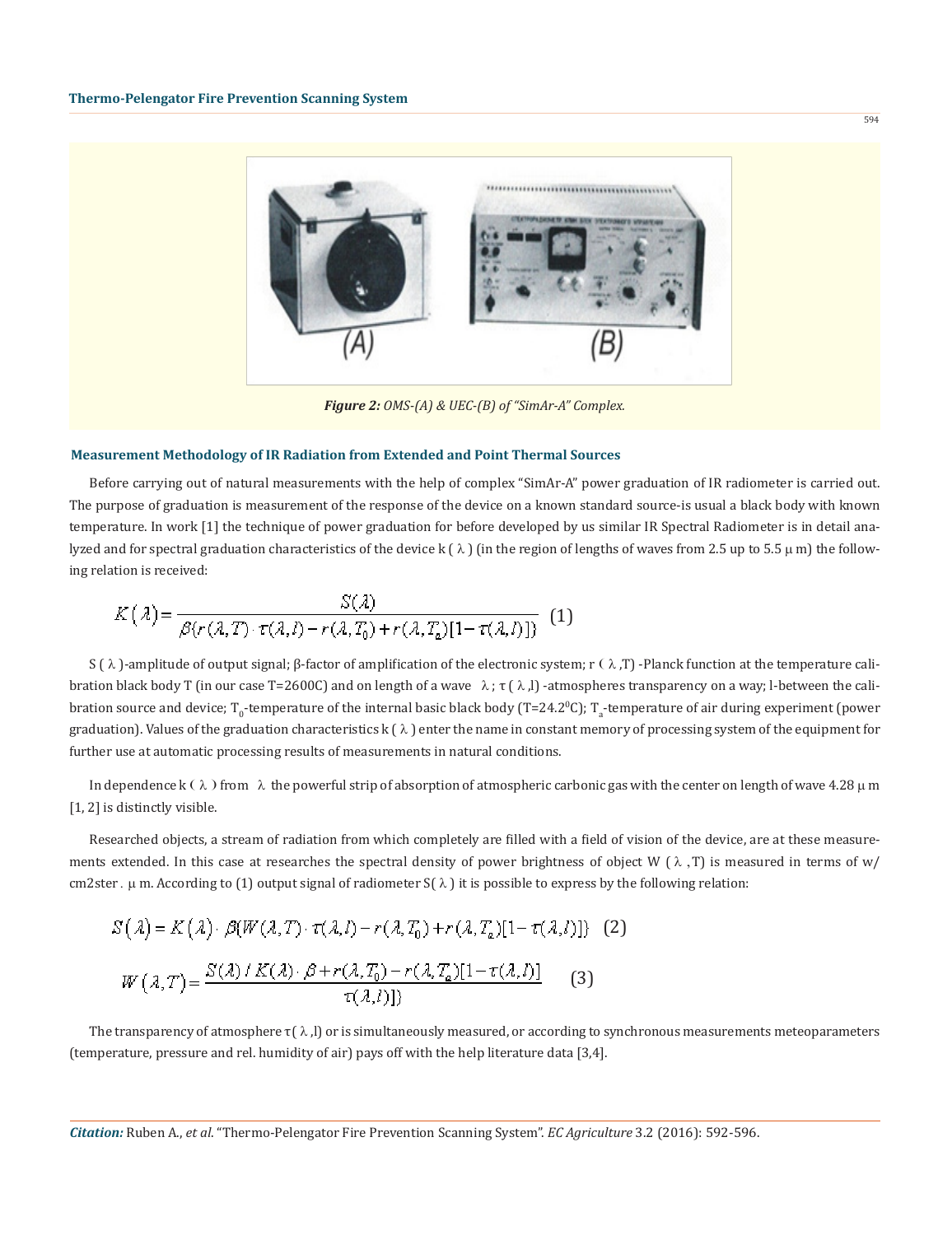Radiation from point sources completely field of vision of the device is usual does not fill. If the area of the radiation surface of object A is known, it is possible to measure its spectral density of power brightness according to the above-stated technique, i.e.

$$
W_p(\lambda, T) = W(\lambda, T) \cdot \omega \cdot \frac{l^2}{A} \quad (4)
$$

Where  $\omega$ -a solid angle of a field of vision of radiometer (equal 3mrad.); W ( $\lambda$ , T)-the full measured spectral density brightness on (3); l-distance from researched object up to the device.

At measurements of point objects represents also interest spectral contrast of a source of radiation when radiation of a background is comparable to radiation of object. In this case it is necessary to allocate a signal of a background SB  $(\lambda)$  from a signal "source + background  $S(\lambda)$ . And we shall receive spectral radiating contrast of a source:

$$
W(\lambda) = \frac{\Delta S(\lambda) \cdot \omega l^2}{K(\lambda) \cdot \tau(\lambda, l) \cdot A} \quad (5)
$$

Where  $\Delta S(\lambda)$  = S( $\lambda$ ). SB( $\lambda$ ). If the area of radiating surfaces of the researched object A is unknown, it is possible to determine contrast spectral force light of a source (in terms of  $w/cm2$ ster.  $\mu$  m):

$$
I(\lambda) = W(\lambda) \cdot A = \frac{\Delta S(\lambda) \cdot \omega \cdot l^2}{K(\lambda) \cdot \tau(\lambda, l)} \quad (6)
$$

The described measurement methodology of IR radiation fluxes from point and extended thermal objects underlies reception and automatic processing of the measuring data with the help of complex "SimAr-A". In the end we shall note, that complex "SimAr-A" except for the ecological control environmental space, with the purpose of detection and prevention of occurrence of fires, can used also in scientific researches of physical properties point and extended IR sources, for monitoring an environment at extreme situations and natural disasters.

## **Conclusion**

In IR Radiometer System for decrease of overall dimensions and rise of sensitivity, usually, using entry objectives of a type Cassegrainian [5,6] as is executed in our operation. But the matching developed by us Spectral Radiometer "SimAr-A" with closely existing analog [7] shows at least two clear advantages of the instrument, described in the present paper. With the purpose of the greatest elimination of chromatic aberration in the optical "SimAr-A" system two pairs projections mirror of objectives are applied, and in second, for the extension of instrumentation functionality's on ring disks of a mode of light filters (on region from 3 to 5, and 8 to 14  $\mu$  m) are placed half-ring variable cline light filters [8] for spectral measurements of spectrum.

On the developed by us Universal Infrared Spectral Radiometer "SimAr-A" received Patent AM No1678 A2, 28.11.2005.

#### **Bibliography**

- 1. Asatryan RS., *et al.* "Universal Infrared Spectral Radiometer". *International Journal of IR and MM Waves* 24.6 (2003): 1035-1046.
- 2. Zuev VE. "Atmosphere Transparency for Visible and Infrared Beams*". Radio Publication* 2.3 (1966): 318.
- 3. Krus P., *et al.* "Fundamentals of Infrared Techniques*". MO SSSR M* (1964): 464.
- 4. Pavlov AV "Optical\Electronic Instruments*". Energy Publication* (1974): 360.